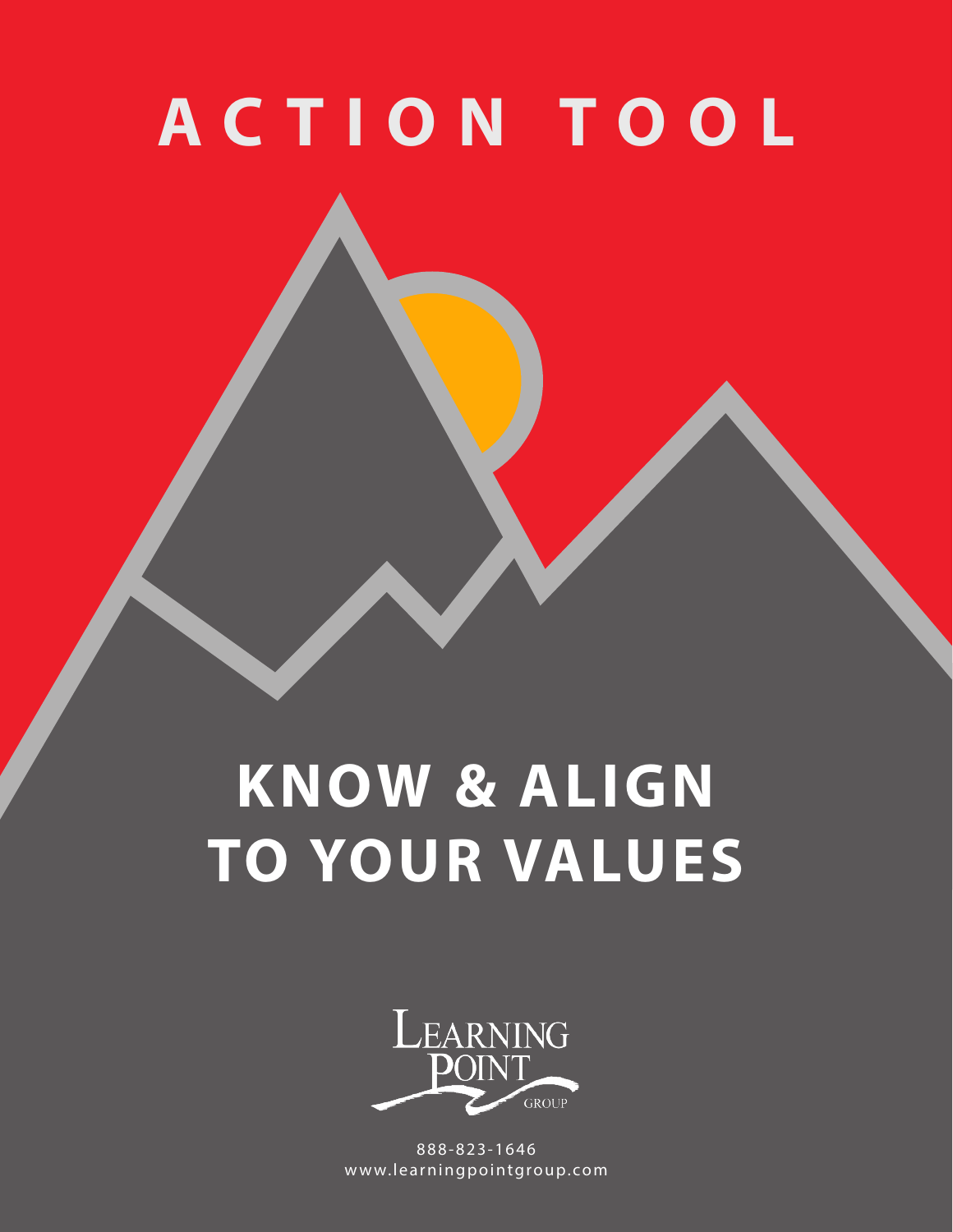### **My Values** Clarification Worksheet

Define your top five values. Then, assess how well your daily actions and decisions are aligned to your values. To what degree are your values reflected in how you lead? Like a compass, your values are of little worth unless you take them out and use them. Unless you know what they are and align your daily actions and decisions to them, they are not truly the values that matter most.

|   | <b>My Top</b><br><b>Values</b> | What will others see me doing<br>when I live by my values? | Am I living to my values?<br>Are they evident in my daily actions?                                                                                                                                                                                          |
|---|--------------------------------|------------------------------------------------------------|-------------------------------------------------------------------------------------------------------------------------------------------------------------------------------------------------------------------------------------------------------------|
|   |                                |                                                            | HIGH ALIGNMENT: This value is very evident in my<br>daily actions as a leader.<br>MEDIUM ALIGNMENT: This value is somewhat<br>evident in my daily actions as a leader.<br>LOW ALIGNMENT: This value is not very evident in<br>my daily actions as a leader. |
|   |                                |                                                            | HIGH ALIGNMENT: This value is very evident in my<br>daily actions as a leader.<br>MEDIUM ALIGNMENT: This value is somewhat<br>evident in my daily actions as a leader.<br>LOW ALIGNMENT: This value is not very evident in<br>my daily actions as a leader. |
|   |                                |                                                            | HIGH ALIGNMENT: This value is very evident in my<br>daily actions as a leader.<br>MEDIUM ALIGNMENT: This value is somewhat<br>evident in my daily actions as a leader.<br>LOW ALIGNMENT: This value is not very evident in<br>my daily actions as a leader. |
|   |                                |                                                            | HIGH ALIGNMENT: This value is very evident in my<br>daily actions as a leader.<br>MEDIUM ALIGNMENT: This value is somewhat<br>evident in my daily actions as a leader.<br>LOW ALIGNMENT: This value is not very evident in<br>my daily actions as a leader. |
| 5 |                                |                                                            | HIGH ALIGNMENT: This value is very evident in my<br>daily actions as a leader.<br>MEDIUM ALIGNMENT: This value is somewhat<br>evident in my daily actions as a leader.<br>LOW ALIGNMENT: This value is not very evident in<br>my daily actions as a leader. |